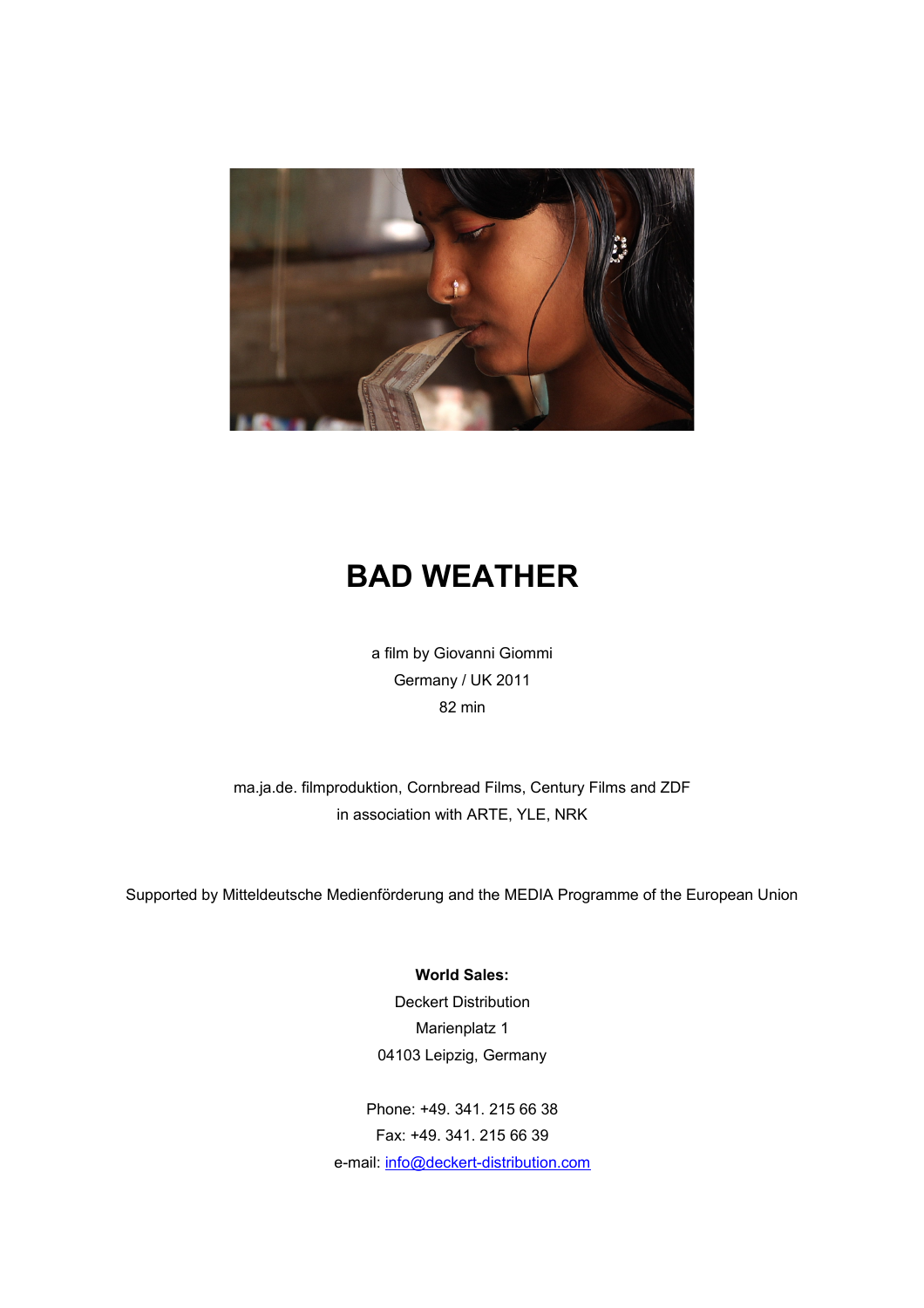## **BAD WEATHER**

a film by Giovanni Giommi

| <b>Country of production:</b> | Germany / UK                                                                                                                                                                                                                                                                                                                                                                                                                                                                                                                                                                                                                                                                                                                                                                                                              |
|-------------------------------|---------------------------------------------------------------------------------------------------------------------------------------------------------------------------------------------------------------------------------------------------------------------------------------------------------------------------------------------------------------------------------------------------------------------------------------------------------------------------------------------------------------------------------------------------------------------------------------------------------------------------------------------------------------------------------------------------------------------------------------------------------------------------------------------------------------------------|
| Year of production:           | 2011                                                                                                                                                                                                                                                                                                                                                                                                                                                                                                                                                                                                                                                                                                                                                                                                                      |
| Length:                       | 82 min                                                                                                                                                                                                                                                                                                                                                                                                                                                                                                                                                                                                                                                                                                                                                                                                                    |
| <b>Shooting format:</b>       | HD                                                                                                                                                                                                                                                                                                                                                                                                                                                                                                                                                                                                                                                                                                                                                                                                                        |
| <b>Screening format:</b>      | HD-Cam, Digi Beta Pal (16:9, stereo)                                                                                                                                                                                                                                                                                                                                                                                                                                                                                                                                                                                                                                                                                                                                                                                      |
| Language:                     | Bengali                                                                                                                                                                                                                                                                                                                                                                                                                                                                                                                                                                                                                                                                                                                                                                                                                   |
| Subtitles:                    | English                                                                                                                                                                                                                                                                                                                                                                                                                                                                                                                                                                                                                                                                                                                                                                                                                   |
| Color:                        | color                                                                                                                                                                                                                                                                                                                                                                                                                                                                                                                                                                                                                                                                                                                                                                                                                     |
| <b>Production:</b>            | ma.ja.de. filmproduktion, Cornbread Films, Century Films and ZDF                                                                                                                                                                                                                                                                                                                                                                                                                                                                                                                                                                                                                                                                                                                                                          |
|                               | in association with ARTE, YLE, NRK                                                                                                                                                                                                                                                                                                                                                                                                                                                                                                                                                                                                                                                                                                                                                                                        |
| <b>Synopsis:</b>              | BAD WEATHER tells the story of Banishanta Island. It is made up of a<br>community of sex workers. Living on a tiny sliver of land 100 meters<br>long and only ten meters wide in the Bay of Bengal, south<br>Bangladesh, this community survives at the front line of climate<br>change. The rising river, soil erosion and frequent cyclones are slowly<br>destroying what is left of the island. Razia, Khadija and Shephalie,<br>three of the last 65 women left living there, are in a battle for their<br>homes, the future of their families, and even their quest for true love.<br>As they strive to hold onto their livelihood, time is running out. Soon<br>the whole of Banishanta will be totally submerged under water,<br>making it one of the first real casualties of the shifting global<br>environment. |
| <b>Director's statement:</b>  | In the social heterotopia of the brothel island of Banishanta<br>(Bangladesh), folly, destiny, love, richness, body, social demands and<br>childhood take on unpredictable traites - sometimes contradictory- but<br>powerfully vivid and authentic. Keeping these arguments of universal<br>character as a main trajectory, the film tells the story of a few women<br>of the island to try to depict a collective affresco of this extraordinary<br>as much as precarious community of sexual workers. (Giovanni<br>Giommi)                                                                                                                                                                                                                                                                                             |
| <b>Festivals:</b>             | Dok Leipzig 2011, Germany<br>IDFA Amsterdam 2011, Netherlands<br>Torino IFF 2011, Italy<br>DocPoint Helsinki 2012, Finland                                                                                                                                                                                                                                                                                                                                                                                                                                                                                                                                                                                                                                                                                                |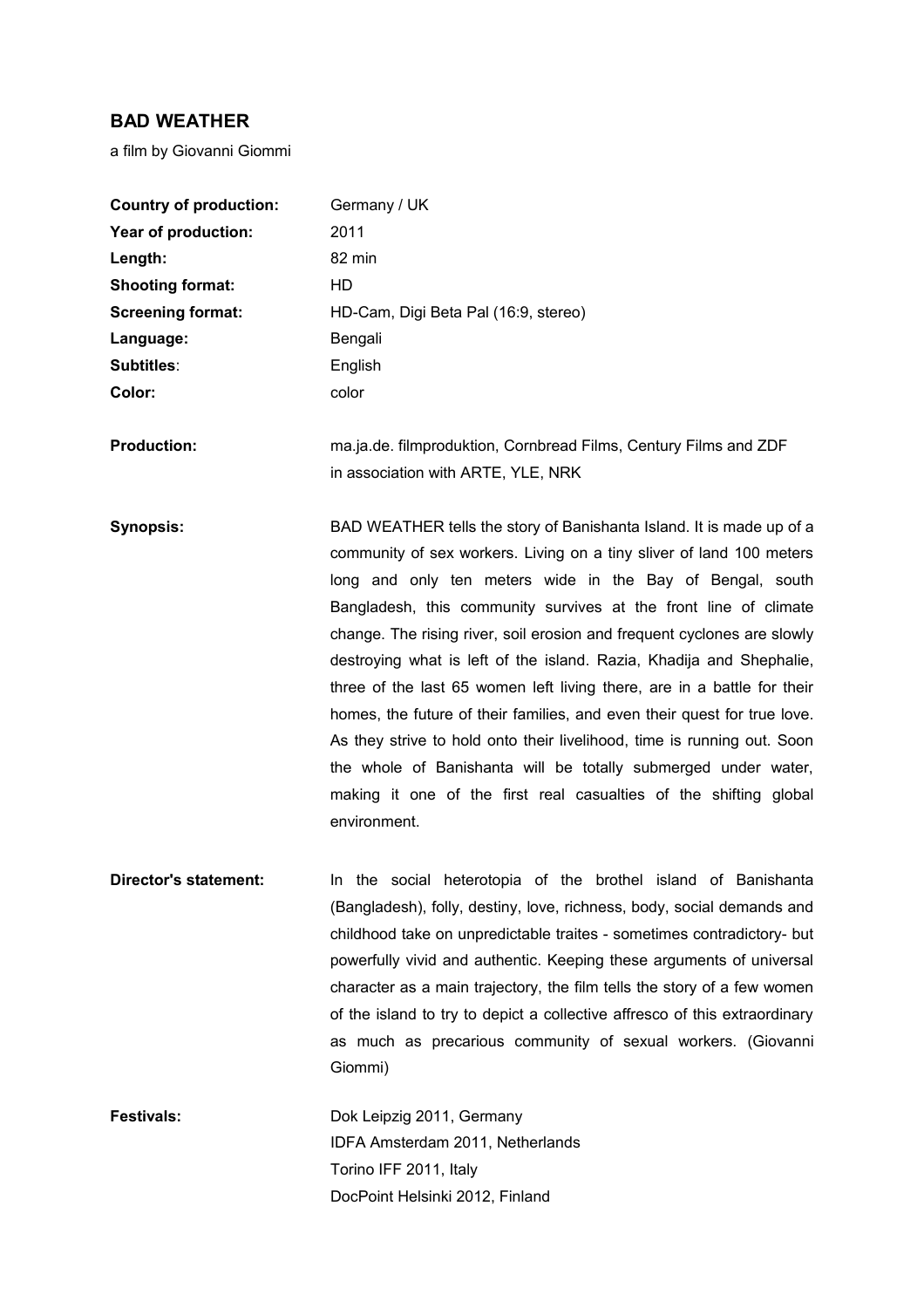DocPoint Tallinn 2012, Estonia ZagrebDox 2012, Croatia (**Special Mention**) Festival Cinema Africano Asia America Latina Milano 2012, Italy Visions du Réel Nyon 2012, Switzerland Documentary Edge 2012, New Zealand DocAviv Tel-Aviv 2012, Israel Planete Doc Review Warsaw 2012, Poland Bellaria FF 2012, Italy (**Best Italian Doc Award**) Pärnu IDF 2012, Estonia Galway Film Fleadh 2012, Rep. Of Ireland Women's FF Chennai 2012, India Lemesos IDF 2012, Cyprus Message to Man St. Petersburg IFF 2012, Russia Vancouver IFF 2012, Canada nominated for Cinema for Peace Award 2012

## **Credits**

| Author, Director and DoP:     | Giovanni Giommi                                 |
|-------------------------------|-------------------------------------------------|
| Sound:                        | Igor Francescutti, Bruno Pappalettera           |
| Editor:                       | Fabio Capalbo                                   |
| Music:                        | Ursula Schifflein                               |
| <b>Commissioning Editors:</b> | Sabine Bubeck-Paaz, Martin Pieper (ZDF / ARTE)  |
| Producers:                    | Heino Deckert, Carlotta Mastrojanni, Brian Hill |
| World Sales:                  | Deckert Distribution                            |

## **Biography / Filmography Giovanni Giommi**

Graduated at the faculty of Architecture at the Politecnico of Milan and in the same city frequented the Civil School of Cinema. In 1997 he starts to work as author, producer and director for Tele+ and MTV Italia (Com'è; Brand:New, Pavlov).

**"Nel Cuore delle Alghe e dei Coralli - I Cento Passi di Peppino Impastato"** is his first documentary and tells of the story of Peppino Impastato. The film is shot in 2000 during the filming of the homonymous film by Marco Tullio Giordana in Cinisi and it is divided between the fiction set of the film and the real characters of the story.

**"Beisbol"**, his second documentary, shot in 2001, tackles the theme of baseball in Cuba. A lens through which to take a second look at the state of the Cuban Revolution 40 years on from the declaration "O Patria o Muerte!"(Kodak prize at the festival Sport Movies & TV 2001).

In 2003 thanks to Filmmaker he produces the documentary **"NICE!"**, the story of Ronald, a young Filipino in Milan, divided between his work as a house helper and the world of basketball playing grounds for citizens.